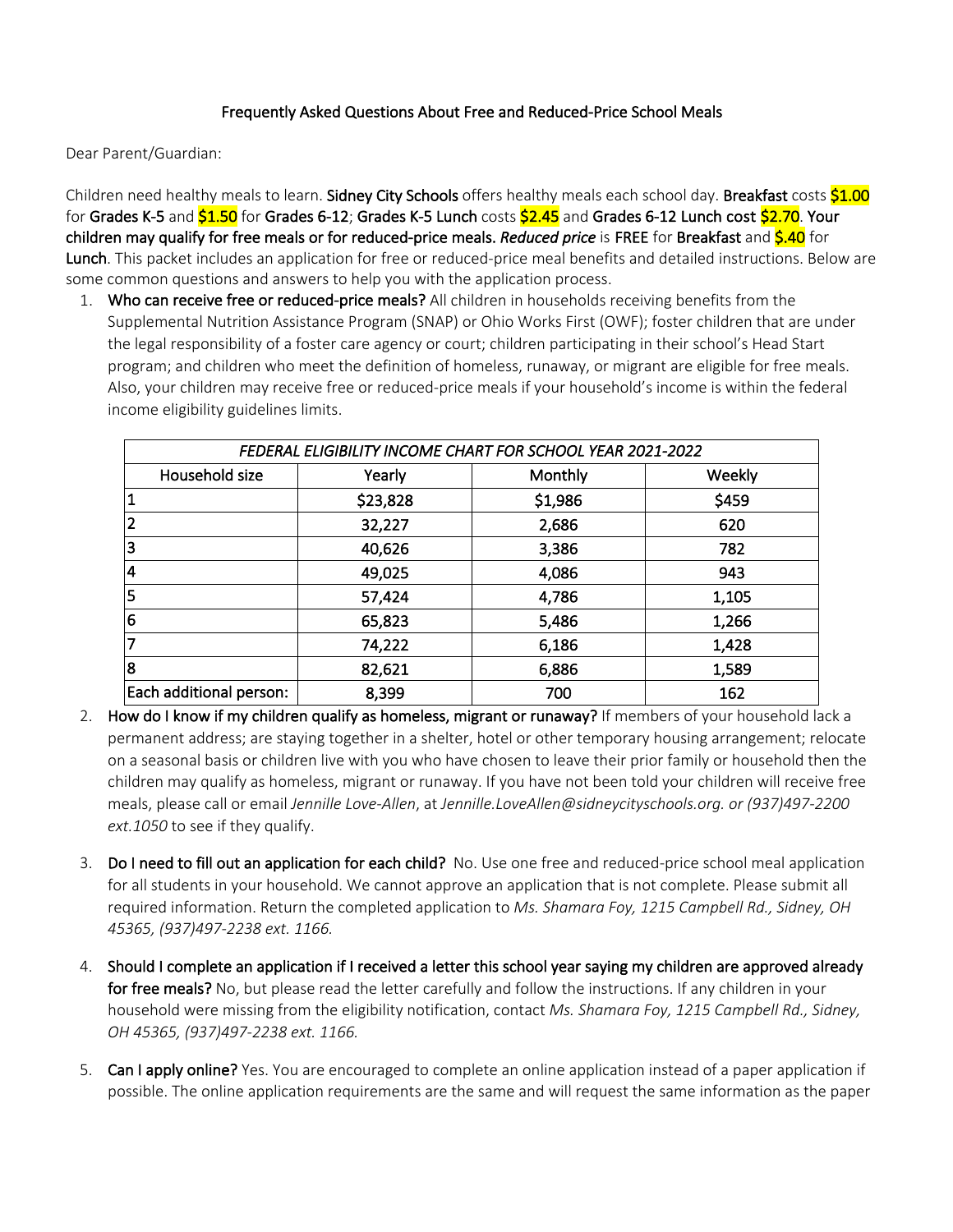application. Visit www.lunchapplication.com to begin or to learn more about the online application process. Contact *Ms. Shamara Foy, 1215 Campbell Rd., Sidney, OH 45365, (937)497-2238 ext. 1166* with any questions about the online application.

- 6. My child's application was approved last year. Do I need to complete another application? Yes. Your child's application is valid for that school year and for the start of this school year. You are required to submit a new application unless the school notified you that your child is eligible for the new school year.
- 7. I receive Women, Infants and Children (WIC) benefits. Can my child(ren) get free meals? Children in households participating in WIC may be eligible for free or reduced-price meals. Please submit a completed application.
- 8. Will the information I give be checked? Yes, we also may ask you to send written proof.
- 9. If I do not qualify now, may I apply later? Yes. You may apply at any time during the school year. For example, children with a parent or guardian who becomes unemployed may become eligible for free and reduced-price meals if the household income drops below the income limit.
- 10. What if I disagree with the school's decision about my application? You should talk to school officials. You also may ask for a hearing by calling or writing to the following contact person: *Mr. Robert Humble, Superintendant, 750 South Fourth Ave., Sidney, OH 45365, (937)497-2200 ext. 1010*
- 11. May I apply if someone else in my household is not a U.S. citizen? Yes. You or your child(ren) do not have to be a U.S. citizen to qualify for free or reduced-price meals.
- 12. What if my income is not always the same? List the amount that you normally receive. For example, if you normally make \$1,000 each month, but you missed some work last month and only made \$900, submit the report with the routine amount of \$1,000 per month. If you normally get overtime, include it, but do not include it if you only work overtime sometimes. If you have lost a job or had your hours or wages reduced, use your current income.
- 13. What if some household members have no income to report? Household members may not receive some types of income that are asked for you to report on the application or may not receive income at all. When this happens, please write a 0 in the corresponding field. However, if any income fields are left empty or blank, those also will be counted as zeroes. Please be careful when leaving income fields blank.
- 14. We are in the military. Do we report our income differently? Your basic pay and cash bonuses must be reported as income. If you get any cash value allowances for off-base housing, food, or clothing, it also must be included as income. However, if your housing is part of the Military Housing Privatization Initiative, do not include your housing allowance as income. Any additional combat pay resulting from deployment also is excluded from income.
- 15. What if there is not enough space on the application for my family? List any additional household members on a separate piece of paper and attach it to your application. Contact *Ms. Shamara Foy, 1215 Campbell Rd., Sidney, OH 45365, (937)497-2238 ext. 1166* to receive a second application.
- 16. Why am I being asked to give my consent for an instructional fee waiver? Ohio public schools are required to waive the school instructional fees for children that quality for free meal benefits. School food service personnel must have parent consent to share the student meal application if your child(ren) quality for a fee waiver. If you agree to allow your child(ren)'s meal application to be shared with school officials to see if they qualify for a fee waiver then select yes in part 5. If you do not wish for that information to be shared, then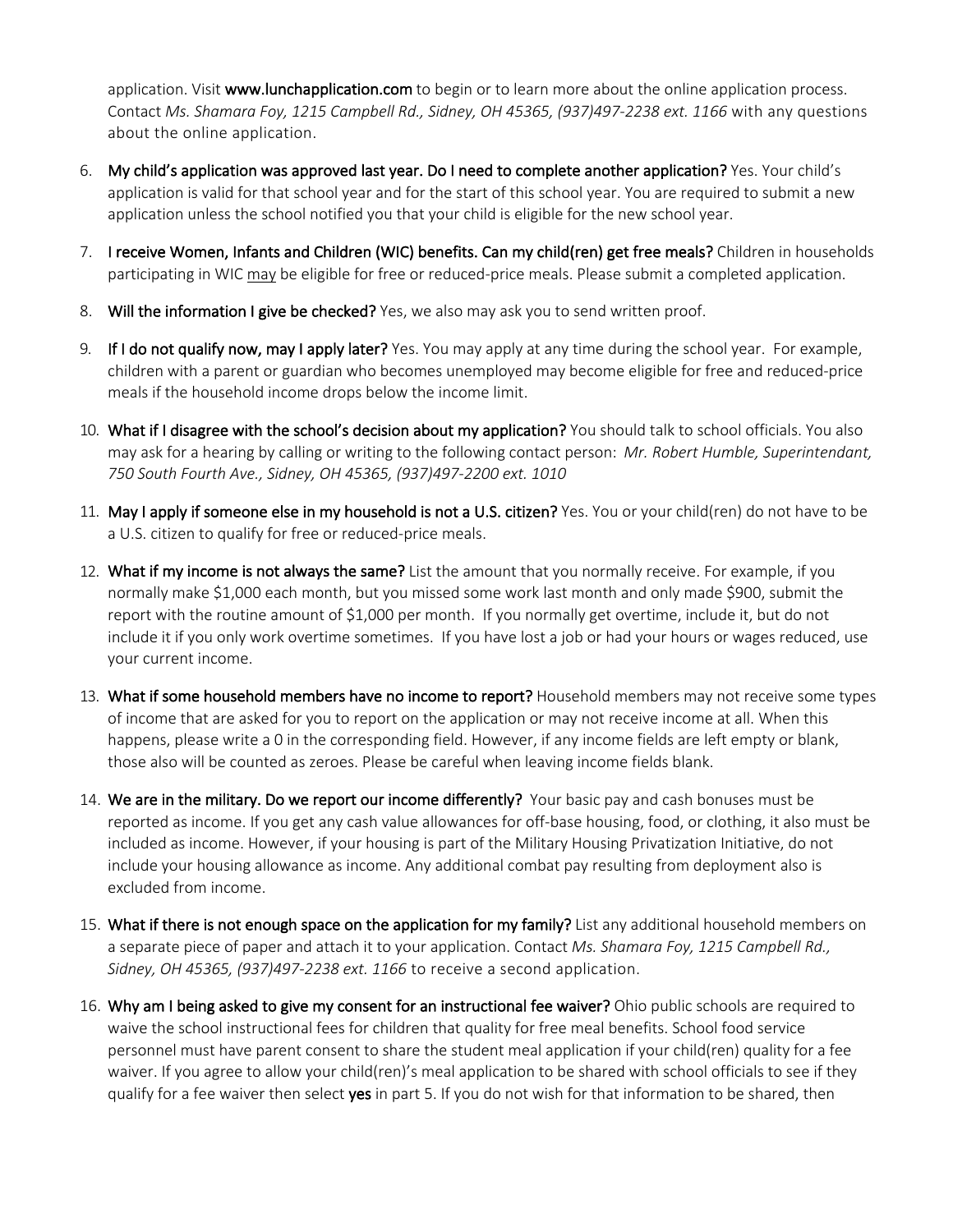select no in part 5. Answering no to this question will mean your child will not be considered for a fee waiver. Answering this question either way will not change your child(ren)'s free or reduced-price meal eligibility.

17. My family needs more help. Are there other programs we might apply for? To find out how to apply for Ohio Supplemental Nutrition Assistance Program (SNAP) or other assistance benefits, contact your local assistance office or call 877-852-0010.

If you have other questions or need help, call (937)497-2238 ext.1166 *Si necesita ayuda, por favor llame al teléfono:* (937)497-2238 ext.1166 *Si vous voudriez d'aide, contactez-nous au numéro :* (937)497-2238 ext.1166

Sincerely,

Shamara Foy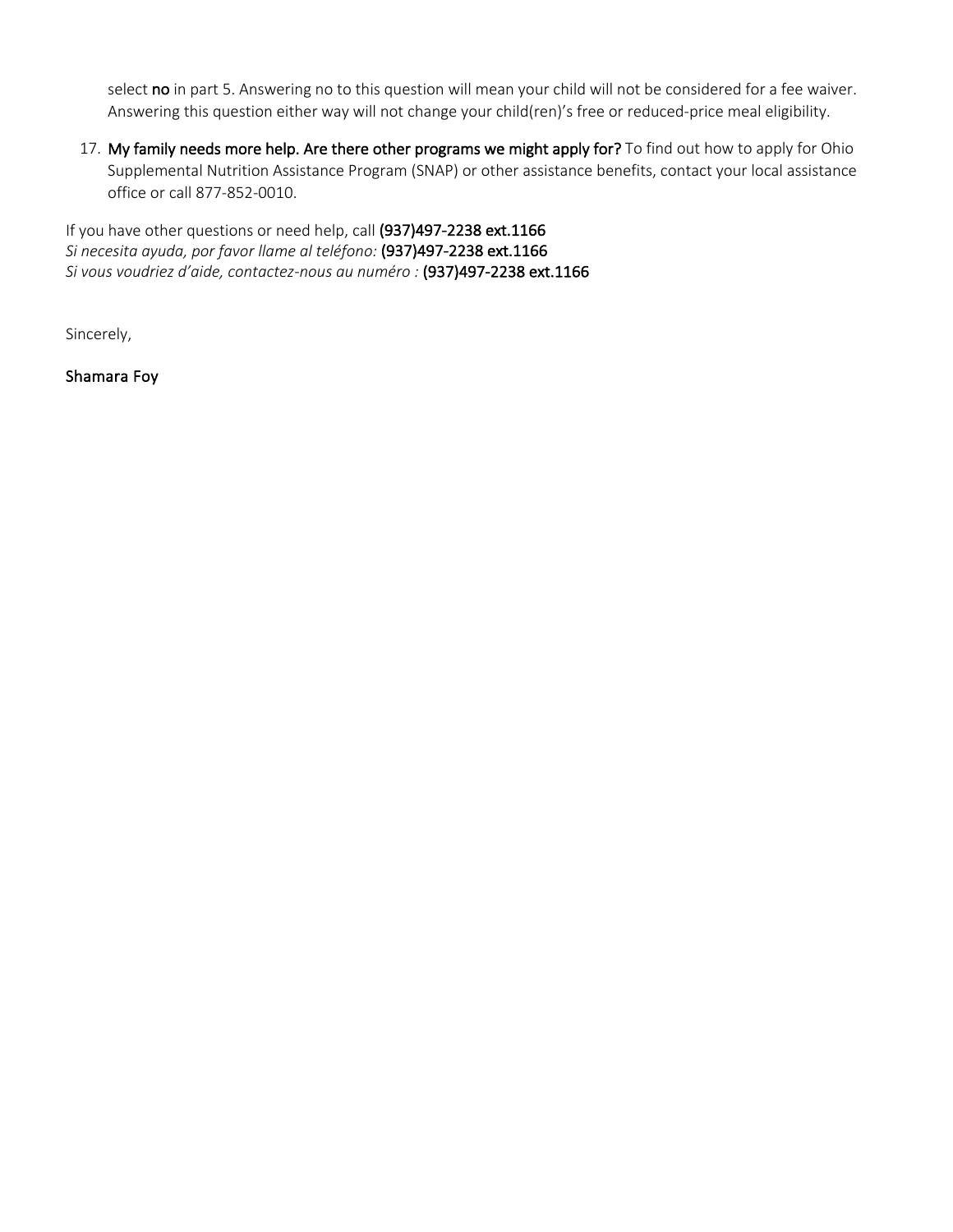### INSTRUCTIONS FOR APPLYING

### *A household member is any child or adult living with you.*

### IF YOUR HOUSEHOLD RECEIVES BENEFITS FROM THE SUPPLEMENTAL NUTRITION ASSISTANCE PROGRAM (SNAP) OR OHIO WORKS FIRST (OWF), FOLLOW THESE INSTRUCTIONS:

Part 1: List all household members and the school's name and grade level for each child.

Part 2: List the 7-digit case number for any household member (including adults) receiving SNAP or OWF benefits.

Part 3: Skip this part.

Part 4: Skip this part.

Part 5: Answer yes or no and sign your name if you would like the application to be checked by school officials to determine if the child(ren) qualifies for a school instructional fee waiver.

Part 6: Sign the form. The last four digits of a Social Security Number are not necessary.

Part 7: We are required to ask for information about your children's race and ethnicity. This information is important and helps to make sure we are fully serving our community. Responding to this section is optional and does not affect your children's eligibility for free or reduced-price meals.

### IF NO ONE IN YOUR HOUSEHOLD RECEIVES SNAP OR OWF BENEFITS AND IF ANY CHILD IN YOUR HOUSEHOLD IS HOMELESS, MIGRANT OR RUNAWAY, FOLLOW THESE INSTRUCTIONS:

Part 1: List all household members and the school's name and school grade level for each child.

Part 2: Skip this part.

Part 3: If any child you are applying for is homeless, migrant, or a runaway, check the appropriate box and call *Jennille Love-Allen, at Jennille.LoveAllen@sidneycityschools.org. or (937)497-2200 ext.1050*. If not, skip this part.

Part 4: Complete only if a child in your household is not eligible under Part 3. See Instruction for all other households.

Part 5: Answer yes or no and sign your name if you would like the application to be checked by school officials to determine if the child(ren) qualifies for a school instructional fee waiver.

Part 6: Sign the form. The last four digits of a Social Security Number are not necessary if you did not need to complete in part 4.

Part 7: We are required to ask for information about your children's race and ethnicity. This information is important and helps to make sure we are fully serving our community. Responding to this section is optional and does not affect your children's eligibility for free or reduced-price meals.

# IF YOU APPLY FOR A FOSTER CHILD, FOLLOW THESE INSTRUCTIONS:

# If all children in the household are foster children:

Part 1: List all foster children and the school's name and grade level for each child. Check the box that indicates the child is a foster child.

Part 2: Skip this part.

Part 3: Skip this part.

Part 4: Skip this part.

Part 5: Answer yes or no and sign your name if you would like the application to be checked by school officials to determine if the child(ren) qualifies for a school instructional fee waiver.

Part 6: Sign the form. The last four digits of a Social Security Number are not necessary.

Part 7: We are required to ask for information about your children's race and ethnicity. This information is important and helps to make sure we are fully serving our community. Responding to this section is optional and does not affect your children's eligibility for free or reduced-price meals.

# If some children in the household are foster children:

Part 1: List all household members and the school's name and school grade level for each child. For any person, including children, with no income, you must check the "No Income" box. Check the box if the child is a foster child.

Part 2: If the household does not have a 7-digit SNAP or OWF case number, skip this part.

Part 3: If any child you are applying for is homeless, migrant, or a runaway check the appropriate box and call *Jennille Love-Allen, at Jennille.LoveAllen@sidneycityschools.org. or (937)497-2200 ext.1050*. If not, skip this part.

Part 4: Follow these instructions to report total household income from this month or last month.

Box 1–Name: List all household members with income.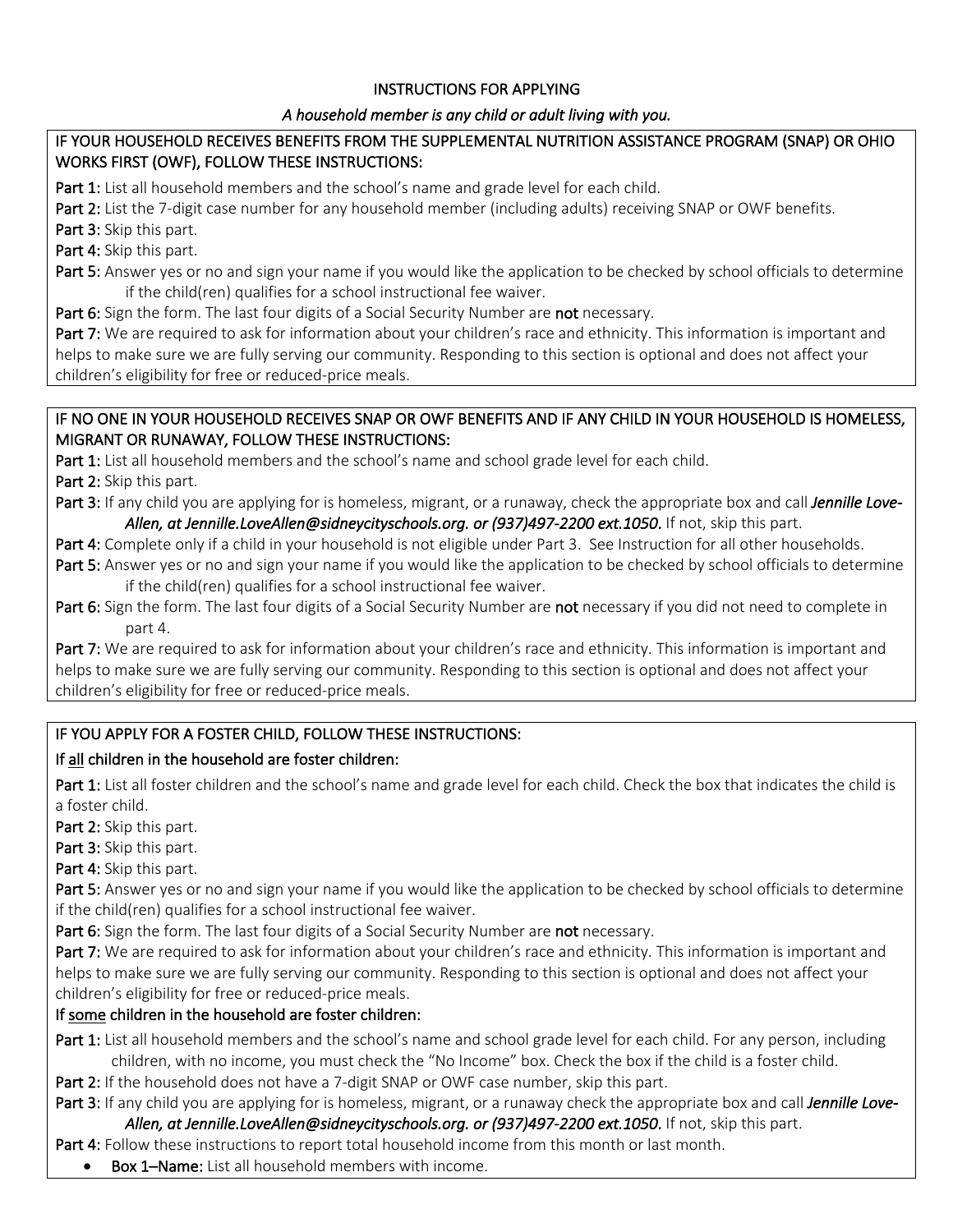Box 2 –Gross Income and how often it was received: For each household member, list each type of income received for the month. Check the appropriate box to note how often the person receives the income - weekly, every other week, twice a month, or monthly. For earnings, list the gross income - not the take-home pay. Gross income is the amount earned *before* taxes and other deductions and can be found on pay stubs. For other income, list the amount and check the box to note how often each person received assistance from welfare, child support, alimony, pensions, retirement, Social Security, Supplemental Security Income (SSI), Veteran's benefits (VA benefits), and disability benefits. Under *All Other Income*, list Worker's Compensation, unemployment or strike benefits, regular contributions from people who do not live in your household and any other income. Do not include income from SNAP, FDPIR, WIC, federal education benefits and foster payments received by the family from the placing agency. For ONLY the self-employed, report income after expenses under *Earnings from Work*. This is for your business, farm, or rental property. If you are in the Military Privatized Housing Initiative or receive combat pay, do not include these allowances as income.

Part 5: Answer yes or no and sign your name if you would like the application to be checked by school officials to determine if the child(ren) qualifies for a school instructional fee waiver.

Part 6: Adult household member must sign the form and list the last four digits of their Social Security Number (or mark the box if he or she does not have one).

Part 7: We are required to ask for information about your children's race and ethnicity. This information is important and helps to make sure we are fully serving our community. Responding to this section is optional and does not affect your children's eligibility for free or reduced-price meals.

### ALL OTHER HOUSEHOLDS (INCLUDING WIC HOUSEHOLDS) FOLLOW THESE INSTRUCTIONS:

Part 1: List all household members and the school's name and grade level for each child. For any person, including children, with no income, you must check the "No Income Box."

Part 2: If the household does not have a 7-digit SNAP or OWF case number, skip this part.

Part 3: If any child you are applying for is homeless, migrant, or a runaway check the appropriate box and call *Jennille Love-Allen, at Jennille.LoveAllen@sidneycityschools.org. or (937)497-2200 ext.1050*. If not, skip this part.

Part 4: Follow these instructions to report total household income from this month or last month.

- Box 1 Name: List all household members with income.
- Box 2 –Gross Income and how often it was received: For each household member, list each type of income received for the month. Check the box to note how often the person receives the income - weekly, every other week, twice a month, or monthly. For earnings, be sure to list the gross income - not take-home pay. Gross income is the amount earned *before* taxes and other deductions and can be found on pay stubs. For other income, list the amount and check the box to note how often each person received assistance from welfare, child support, alimony, pensions, retirement, Social Security, Supplemental Security Income (SSI), Veteran's benefits (VA benefits), and disability benefits. Under *All Other Income*, list Worker's Compensation, unemployment or strike benefits, regular contributions from people who do not live in your household and any other income. Do not include income from SNAP, FDPIR, WIC, federal education benefits and foster payments received by the family from the placing agency. For ONLY the self-employed, report income after expenses under *Earnings from Work*. This is for your business, farm, or rental property. If you are in the Military Privatized Housing Initiative or receive combat pay, do not include these allowances as income.
- Part 5: Answer yes or no and sign your name if you would like the application to be checked by school officials to determine if the child(ren) qualifies for a school instructional fee waiver.
- Part 6: An adult household member must sign the form and list the last four digits of their Social Security Number (or mark the box if he or she does not have one).

Part 7:We are required to ask for information about your children's race and ethnicity. This information is important and helps to make sure we are fully serving our community. Responding to this section is optional and does not affect your children's eligibility for free or reduced-price meals.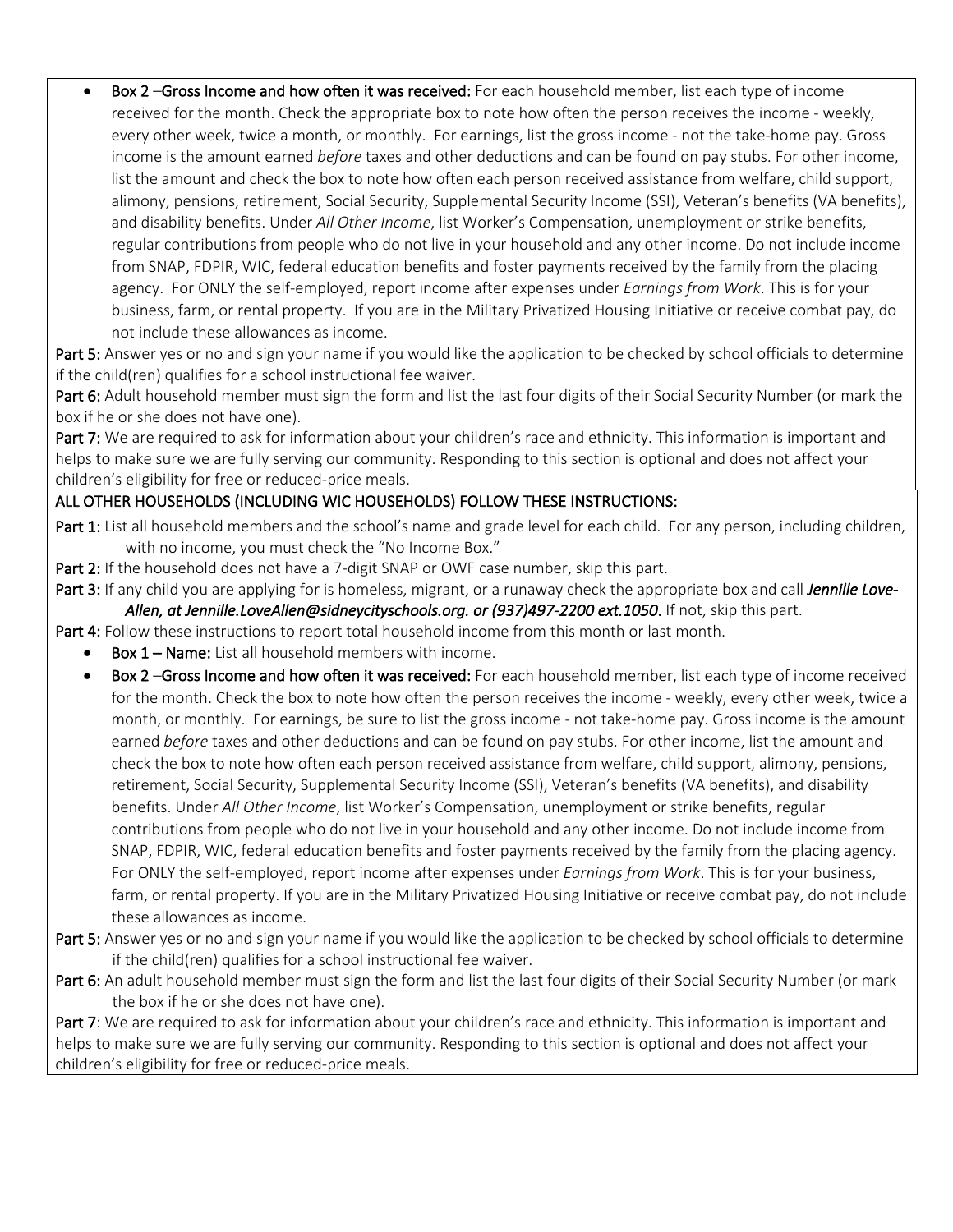| 2021-2022 FREE AND REDUCED-PRICE SCHOOL MEALS APPLICATION                                                                                                                                                                                                                                                                             |                                                                                                                                                                                                                                                                                            |             |                   |              |         |                                          |        |                   |              |                          |                                                                      |        |               |               |         |                                                                                                        |  |  |  |
|---------------------------------------------------------------------------------------------------------------------------------------------------------------------------------------------------------------------------------------------------------------------------------------------------------------------------------------|--------------------------------------------------------------------------------------------------------------------------------------------------------------------------------------------------------------------------------------------------------------------------------------------|-------------|-------------------|--------------|---------|------------------------------------------|--------|-------------------|--------------|--------------------------|----------------------------------------------------------------------|--------|---------------|---------------|---------|--------------------------------------------------------------------------------------------------------|--|--|--|
| Part 1. ALL HOUSEHOLD MEMBERS                                                                                                                                                                                                                                                                                                         |                                                                                                                                                                                                                                                                                            |             |                   |              |         |                                          |        |                   |              |                          |                                                                      |        |               |               |         |                                                                                                        |  |  |  |
| Names of all household members<br>(First, Middle Initial, Last)                                                                                                                                                                                                                                                                       | Check if a foster child (legal<br>Name of school and grade level for<br>responsibility of welfare agency or<br>each child/or indicate "NA" if child is<br>court)<br>not in school.<br>*If all children listed below are foster<br>children, skip to Part 5 to sign this<br>School<br>Grade |             |                   |              |         |                                          |        |                   |              | Check if<br>No<br>Income |                                                                      |        |               |               |         |                                                                                                        |  |  |  |
|                                                                                                                                                                                                                                                                                                                                       |                                                                                                                                                                                                                                                                                            |             |                   |              |         |                                          |        |                   | form.        |                          |                                                                      |        |               |               |         |                                                                                                        |  |  |  |
|                                                                                                                                                                                                                                                                                                                                       |                                                                                                                                                                                                                                                                                            |             |                   |              |         |                                          |        |                   |              |                          |                                                                      |        |               |               |         |                                                                                                        |  |  |  |
|                                                                                                                                                                                                                                                                                                                                       |                                                                                                                                                                                                                                                                                            |             |                   |              |         |                                          |        |                   |              |                          |                                                                      |        |               |               |         |                                                                                                        |  |  |  |
|                                                                                                                                                                                                                                                                                                                                       |                                                                                                                                                                                                                                                                                            |             |                   |              |         |                                          |        |                   |              |                          |                                                                      |        |               |               |         |                                                                                                        |  |  |  |
|                                                                                                                                                                                                                                                                                                                                       |                                                                                                                                                                                                                                                                                            |             |                   |              |         |                                          |        |                   |              |                          |                                                                      |        |               |               |         |                                                                                                        |  |  |  |
|                                                                                                                                                                                                                                                                                                                                       |                                                                                                                                                                                                                                                                                            |             |                   |              |         |                                          |        |                   |              |                          |                                                                      |        |               |               |         |                                                                                                        |  |  |  |
|                                                                                                                                                                                                                                                                                                                                       |                                                                                                                                                                                                                                                                                            |             |                   |              |         |                                          |        |                   |              |                          |                                                                      |        |               |               |         |                                                                                                        |  |  |  |
|                                                                                                                                                                                                                                                                                                                                       |                                                                                                                                                                                                                                                                                            |             |                   |              |         |                                          |        |                   |              |                          |                                                                      |        |               |               |         |                                                                                                        |  |  |  |
|                                                                                                                                                                                                                                                                                                                                       |                                                                                                                                                                                                                                                                                            |             |                   |              |         |                                          |        |                   |              |                          |                                                                      |        |               |               |         |                                                                                                        |  |  |  |
| Part 2. BENEFITS: If any member of your household receives Supplemental Nutrition Assistance Program (SNAP) or Ohio<br>Works First (OWF) benefits, provide the name and 7-digit case number for the person who receives benefits and skip to Part<br>5. If no one receives these benefits, skip to Part 3.<br>7-DIGIT CASE<br>NUMBER: |                                                                                                                                                                                                                                                                                            |             |                   |              |         |                                          |        |                   |              |                          |                                                                      |        |               |               |         |                                                                                                        |  |  |  |
| Part 3. If any child you are applying for is homeless, migrant, or a runaway check the appropriate box and call Jennille Love-<br>Allen, at Jennille.LoveAllen@sidneycityschools.org. or (937)497-2200 ext.1050<br>Homeless    <br>Migrant   Runaway                                                                                  |                                                                                                                                                                                                                                                                                            |             |                   |              |         |                                          |        |                   |              |                          |                                                                      |        |               |               |         |                                                                                                        |  |  |  |
| Part 4. TOTAL HOUSEHOLD GROSS INCOME (before deductions). List all income on the same line as the person who receives<br>it. Check the<br>box for how often it is received. Record each income only once.                                                                                                                             |                                                                                                                                                                                                                                                                                            |             |                   |              |         |                                          |        |                   |              |                          |                                                                      |        |               |               |         |                                                                                                        |  |  |  |
|                                                                                                                                                                                                                                                                                                                                       | 2. GROSS INCOME AND HOW OFTEN IT WAS RECEIVED                                                                                                                                                                                                                                              |             |                   |              |         |                                          |        |                   |              |                          |                                                                      |        |               |               |         |                                                                                                        |  |  |  |
| l1. NAME<br>(List all household members with<br>income)                                                                                                                                                                                                                                                                               | Earnings<br>from work<br>before<br>deductions                                                                                                                                                                                                                                              | Weekly      | very 2 Weeks<br>ш | wice Monthly | Monthly | Welfare,<br>child<br>support,<br>alimony | Weekly | very 2 Weeks<br>ш | wice Monthly |                          | Pensions,<br>Fretirement,<br>Social<br>Security, SSI,<br>VA benefits | Weekly | Every 2 Weeks | Twice Monthly | Monthly | All Other Income<br>(indicate frequency,<br>such as "weekly"<br>"monthly"<br>"quarterly"<br>"annually" |  |  |  |
| (Example) Jane Smith                                                                                                                                                                                                                                                                                                                  | \$200                                                                                                                                                                                                                                                                                      | $\boxtimes$ |                   |              |         | \$150                                    |        | $\boxtimes$       |              |                          | \$0                                                                  |        |               |               |         | \$50.00/<br>quarterly                                                                                  |  |  |  |
|                                                                                                                                                                                                                                                                                                                                       | \$                                                                                                                                                                                                                                                                                         |             |                   |              |         | \$                                       |        |                   |              |                          | \$                                                                   |        |               |               |         | \$                                                                                                     |  |  |  |
|                                                                                                                                                                                                                                                                                                                                       | \$                                                                                                                                                                                                                                                                                         |             |                   |              |         | \$                                       |        |                   |              |                          | \$                                                                   |        |               |               |         | \$                                                                                                     |  |  |  |
|                                                                                                                                                                                                                                                                                                                                       | \$                                                                                                                                                                                                                                                                                         |             |                   |              |         | \$                                       |        |                   |              |                          | \$                                                                   |        |               |               |         | \$.                                                                                                    |  |  |  |
|                                                                                                                                                                                                                                                                                                                                       | \$                                                                                                                                                                                                                                                                                         |             |                   |              |         | \$                                       |        |                   |              |                          | \$                                                                   |        |               |               |         | \$                                                                                                     |  |  |  |
|                                                                                                                                                                                                                                                                                                                                       | \$                                                                                                                                                                                                                                                                                         |             |                   |              |         | \$                                       |        |                   |              |                          | \$                                                                   |        |               |               |         | \$                                                                                                     |  |  |  |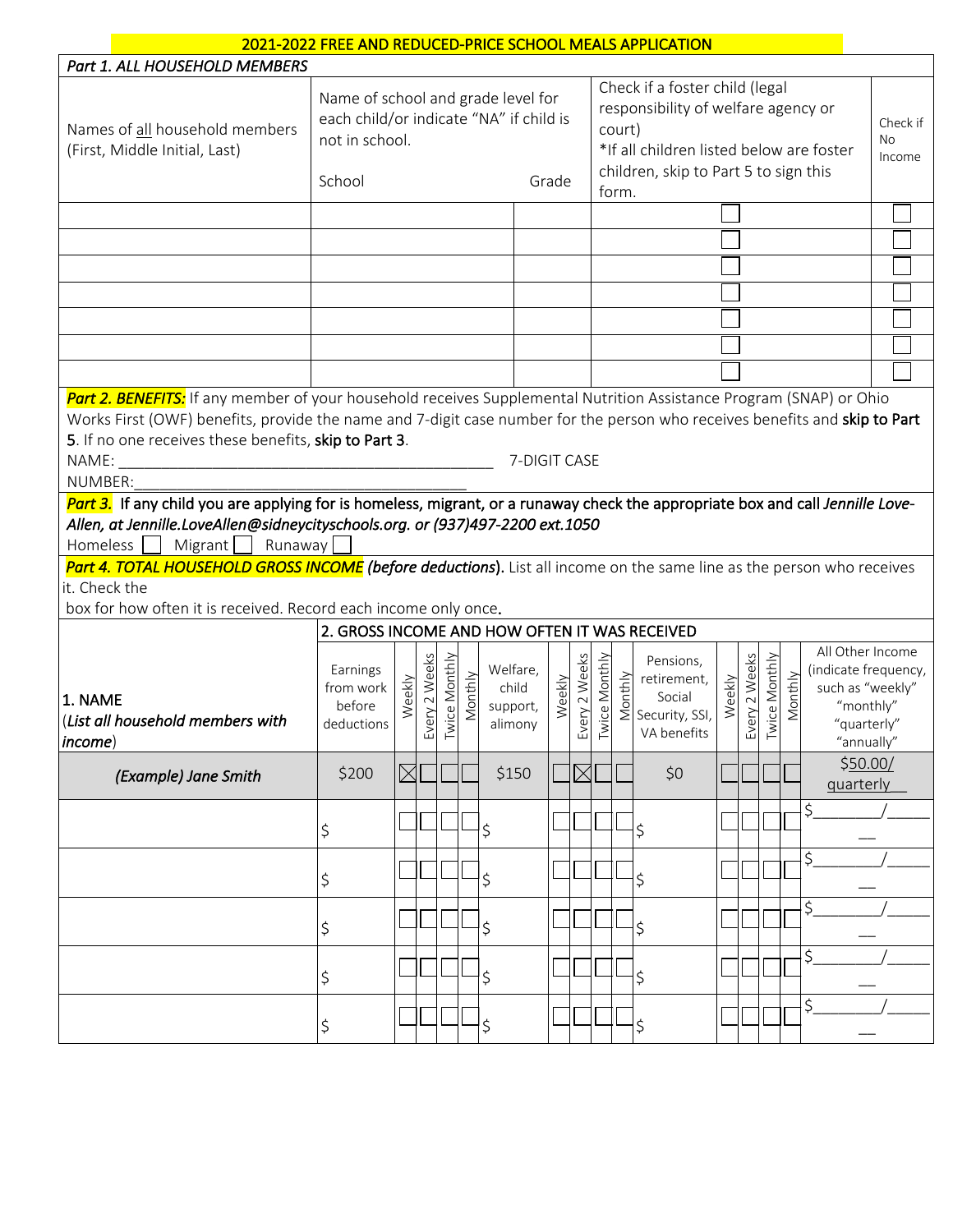|                                                                                                                                    | Part 5. SCHOOL INSTRUCTIONAL FEE WAIVER ADULT CONSENT: Your child(ren) may qualify for a waiver of their school                                                                                                                                            |  |  |  |  |  |  |  |
|------------------------------------------------------------------------------------------------------------------------------------|------------------------------------------------------------------------------------------------------------------------------------------------------------------------------------------------------------------------------------------------------------|--|--|--|--|--|--|--|
| instructional fees. Your permission is required to share your meal application information with school officials to determine      |                                                                                                                                                                                                                                                            |  |  |  |  |  |  |  |
| if your child(ren) qualifies for a fee waiver. Answering this question will not change whether your children will receive free or  |                                                                                                                                                                                                                                                            |  |  |  |  |  |  |  |
| reduced-price meals. Reduced Price and Full Pay students do not qualify for school fees waiver.                                    |                                                                                                                                                                                                                                                            |  |  |  |  |  |  |  |
|                                                                                                                                    |                                                                                                                                                                                                                                                            |  |  |  |  |  |  |  |
| Please check a box: $\Box$ Yes, I agree to have my meal application used to determine if my child(ren) qualifies for a fee waiver. |                                                                                                                                                                                                                                                            |  |  |  |  |  |  |  |
| $\Box$ No, I do not agree to have my meal application used to determine if my child(ren) qualifies for a fee                       |                                                                                                                                                                                                                                                            |  |  |  |  |  |  |  |
| waiver.                                                                                                                            |                                                                                                                                                                                                                                                            |  |  |  |  |  |  |  |
|                                                                                                                                    |                                                                                                                                                                                                                                                            |  |  |  |  |  |  |  |
|                                                                                                                                    | Part 6. SIGNATURE AND LAST FOUR DIGITS OF SOCIAL SECURITY NUMBER (ADULT MUST SIGN)                                                                                                                                                                         |  |  |  |  |  |  |  |
| Act Statement on the back of this page.)                                                                                           | An adult household member must sign the application. If Part 4 is completed, the adult signing the form must also list the<br>last four digits of his or her Social Security Number or mark the "I do not have a Social Security Number" box. (See Privacy |  |  |  |  |  |  |  |
|                                                                                                                                    | I certify (promise) that all information on this application is true and that all income is reported. I understand that the school                                                                                                                         |  |  |  |  |  |  |  |
|                                                                                                                                    | will receive federal funds based on the information I give. I understand that school officials may verify (check) the                                                                                                                                      |  |  |  |  |  |  |  |
|                                                                                                                                    | information. I understand that deliberate misrepresentation of the information may cause my children to lose meal benefits                                                                                                                                 |  |  |  |  |  |  |  |
| and I may be subject to prosecution under state and federal statutes.                                                              |                                                                                                                                                                                                                                                            |  |  |  |  |  |  |  |
|                                                                                                                                    |                                                                                                                                                                                                                                                            |  |  |  |  |  |  |  |
|                                                                                                                                    |                                                                                                                                                                                                                                                            |  |  |  |  |  |  |  |
|                                                                                                                                    |                                                                                                                                                                                                                                                            |  |  |  |  |  |  |  |
| Date: ________________                                                                                                             |                                                                                                                                                                                                                                                            |  |  |  |  |  |  |  |
|                                                                                                                                    |                                                                                                                                                                                                                                                            |  |  |  |  |  |  |  |
|                                                                                                                                    |                                                                                                                                                                                                                                                            |  |  |  |  |  |  |  |
|                                                                                                                                    | Last four digits of your Social Security Number: $\Box \Box \Box \Box$ I do not have a Social Security Number                                                                                                                                              |  |  |  |  |  |  |  |
|                                                                                                                                    | Part 7. Children's ethnic and racial identities: We are required to ask for information about your children's race and ethnicity.                                                                                                                          |  |  |  |  |  |  |  |
|                                                                                                                                    | This information is important and helps to make sure we are fully serving our community. Responding to this section is                                                                                                                                     |  |  |  |  |  |  |  |
|                                                                                                                                    | optional and does not affect your children's eligibility for free or reduced-price meals.                                                                                                                                                                  |  |  |  |  |  |  |  |
| Choose one ethnicity:                                                                                                              | Choose one or more (regardless of ethnicity):                                                                                                                                                                                                              |  |  |  |  |  |  |  |
|                                                                                                                                    | Black or African<br>Asian<br>    American Indian or Alaska Native                                                                                                                                                                                          |  |  |  |  |  |  |  |
| Hispanic/Latino<br>Not Hispanic/Latino                                                                                             | American<br>White<br>Native Hawaiian or other Pacific Islander                                                                                                                                                                                             |  |  |  |  |  |  |  |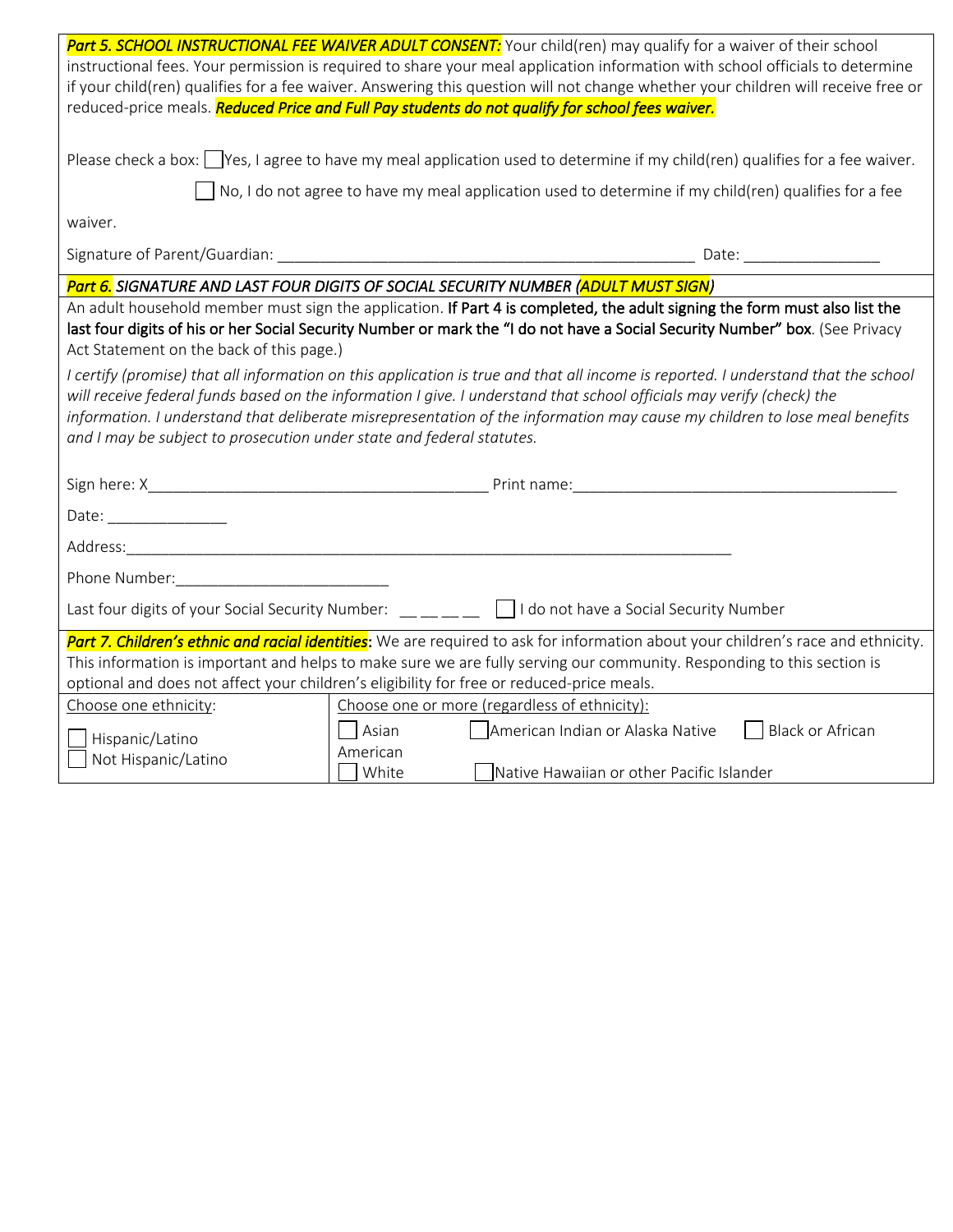| Do not complete this section. Intended for school use only.                                                                              |  |  |  |       |  |  |  |  |
|------------------------------------------------------------------------------------------------------------------------------------------|--|--|--|-------|--|--|--|--|
| Annual Income Conversion: Weekly x 52, Every 2 Weeks x 26, Twice A Month x 24, Monthly x 12                                              |  |  |  |       |  |  |  |  |
|                                                                                                                                          |  |  |  |       |  |  |  |  |
| size: $\frac{1}{1}$                                                                                                                      |  |  |  |       |  |  |  |  |
| Categorical Eligibility: _____ Date Withdrawn: __________ Eligibility: Free____ Reduced____ Denied____ Reason:                           |  |  |  |       |  |  |  |  |
|                                                                                                                                          |  |  |  |       |  |  |  |  |
|                                                                                                                                          |  |  |  |       |  |  |  |  |
|                                                                                                                                          |  |  |  |       |  |  |  |  |
|                                                                                                                                          |  |  |  | Date: |  |  |  |  |
|                                                                                                                                          |  |  |  |       |  |  |  |  |
|                                                                                                                                          |  |  |  | Date: |  |  |  |  |
|                                                                                                                                          |  |  |  |       |  |  |  |  |
| If selected for Verification, Date Verification Notice Sent: ___________Response Date: ___________2 <sup>nd</sup> Notice Sent: _________ |  |  |  |       |  |  |  |  |
| Results Sent:                                                                                                                            |  |  |  |       |  |  |  |  |
| Verification Result: No Change ______ Free to Reduced Price _____ Free to Paid _____ Reduced Price to Free ____ Reduced                  |  |  |  |       |  |  |  |  |
| Price to Paid ____                                                                                                                       |  |  |  |       |  |  |  |  |

Your children may qualify for free or reduced-price meals if your household income falls at or below the limits on this chart.

| <b>INCOME ELIGIBILITY GUIDELINES 2021-2022</b> |          |         |        |  |  |  |  |  |  |
|------------------------------------------------|----------|---------|--------|--|--|--|--|--|--|
| Household size                                 | Yearly   | Monthly | Weekly |  |  |  |  |  |  |
| 1                                              | \$23,828 | \$1,986 | 459    |  |  |  |  |  |  |
| $\overline{2}$                                 | 32,227   | 2,686   | 620    |  |  |  |  |  |  |
| 3                                              | 40,626   | 3,386   | 782    |  |  |  |  |  |  |
| 4                                              | 49,025   | 4,086   | 943    |  |  |  |  |  |  |
| 5                                              | 57,424   | 4,786   | 1,105  |  |  |  |  |  |  |
| 6                                              | 65,823   | 5,486   | 1,266  |  |  |  |  |  |  |
| 7                                              | 74,222   | 6,186   | 1,428  |  |  |  |  |  |  |
| 8                                              | 82,621   | 6,886   | 1,589  |  |  |  |  |  |  |
| Each additional person:                        | 8,399    | 700     | 162    |  |  |  |  |  |  |

### Privacy Act Statement: This explains

### how we will use the information you give us.

The Richard B. Russell National School Lunch Act requires the information on this application. You are not required to provide information, but if information is not provided, the state agency cannot approve your child for free or reduced-price meals. You must include the last four digits of the social security number of the adult household member who signs the application. The last four digits of the social security number is not required when you apply on behalf of a foster child or you list a Supplemental Nutrition Assistance Program (SNAP), Ohio Works First (OWF) case number or other identifier for your child or when you indicate that the adult household member signing the application does not have a social security number. We will use your information to determine if your child is eligible for free or reduced-price meals, and for administration and enforcement of the lunch and breakfast programs. We may share your eligibility information with education, health, and nutrition programs to help them evaluate, fund, or determine benefits for their programs, auditors for program reviews, and law enforcement officials to help them look into violations of program rules.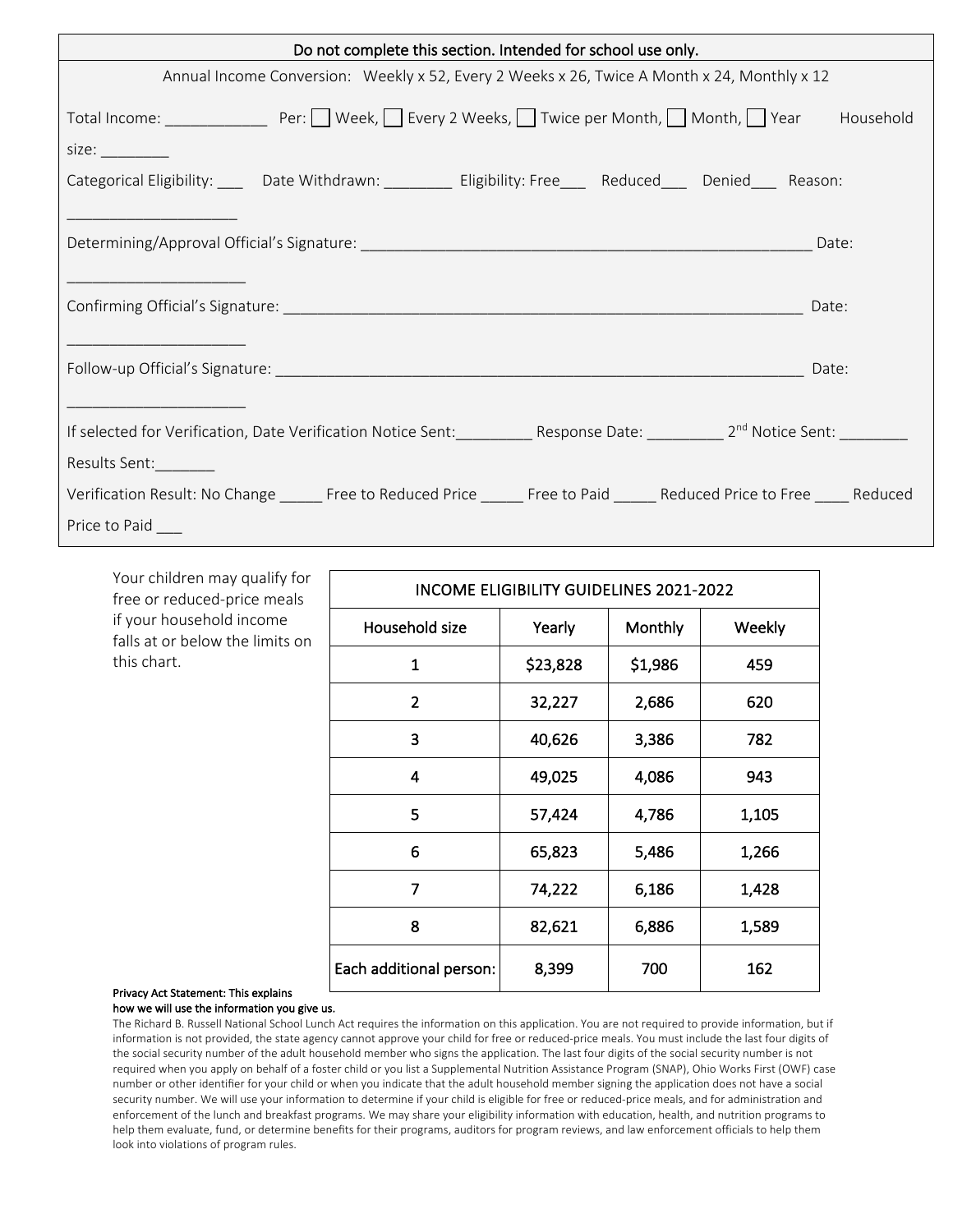In accordance with Federal civil rights law and U.S. Department of Agriculture (USDA) civil rights regulations and policies, the USDA, its Agencies, offices, and employees, and institutions participating in or administering USDA programs are prohibited from discriminating based on race, color, national origin, sex, disability, age, or reprisal or retaliation for prior civil rights activity in any program or activity conducted or funded by USDA.

Persons with disabilities who require alternative means of communication for program information (e.g., Braille, large print, audiotape, American Sign Language, etc.), should contact the Agency (State or local) where they applied for benefits. Individuals who are deaf, hard of hearing or have speech disabilities may contact USDA through the Federal Relay Service at (800) 877-8339. Additionally, program information may be made available in languages other than English.

To file a program complaint of discrimination, complete the USDA Program Discrimination Complaint Form, (AD-3027) found online at: How to File a Complaint, and at any USDA office, or write a letter addressed to USDA and provide in the letter all of the information requested in the form. To request a copy of the complaint form, call (866) 632-9992. Submit your completed form or letter to USDA by:

- (1) mail: U.S. Department of Agriculture Office of the Assistant Secretary for Civil Rights 1400 Independence Avenue, SW Washington, D.C. 20250-9410.
- (2) fax: (202) 690-7442; or
- (3) email: program.intake@usda.gov.

This institution is an equal opportunity provider.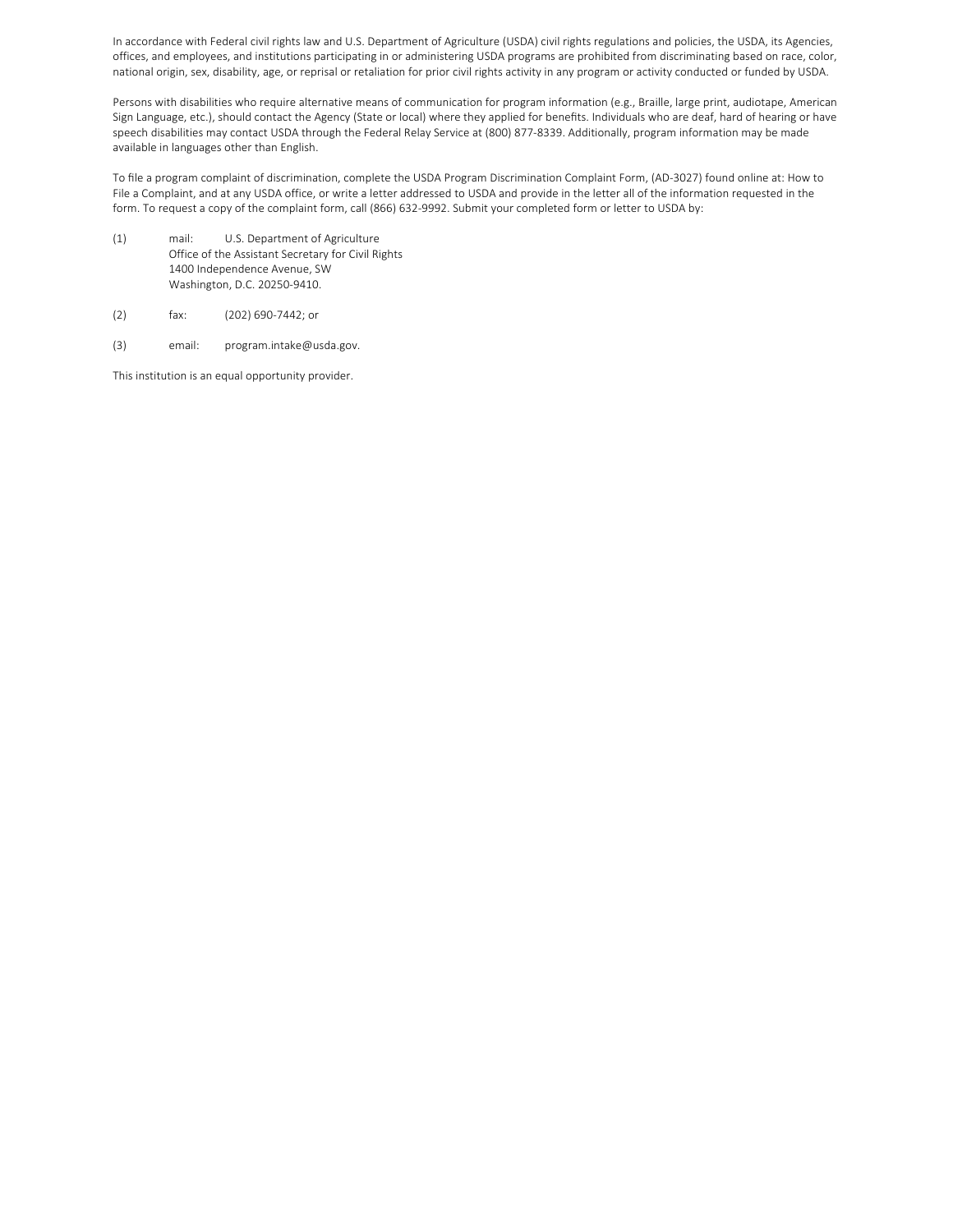Dear Parent/Guardian:

If your children receive free or reduced-price school meals, they may also be eligible for free or low-cost health insurance through Medicaid or the State of Ohio Healthy Start, Healthy Families Program. Children with health insurance are more likely to get regular health care and are less likely to miss school because of sickness.

Because health insurance is so important to children's well-being, the law allows us to tell Medicaid and *Healthy Start, Healthy Families* that your children are eligible for free or reduced-price meals, *unless you tell us not to*. Medicaid and *Healthy Start, Healthy Families* only use the information to identify children who may be eligible for their programs. Program officials may contact you to offer to enroll your children. Filling out the Free and Reduced-Price School Meals Application does not automatically enroll your children in health insurance.

If you do not want us to share your information with Medicaid or *Healthy Start, Healthy Families*, fill out the form below and send in (Sending in this form will not change whether your children get free or reduced-price meals).



 $\Box$  No! I DO NOT want information from my Free and Reduced-Price School Meals Application shared with Medicaid or the *Healthy Start, Healthy Families*.

### If you checked no, fill out the form below.

| Child's Name: ______________________________                                      | School:_____________________________ |             |
|-----------------------------------------------------------------------------------|--------------------------------------|-------------|
|                                                                                   |                                      |             |
|                                                                                   |                                      | Date: Date: |
| Printed Name: __________________________________Address: ________________________ |                                      |             |
| For more information, you may call SHAMARA FOY at (937)497-2238 ext. 1166         |                                      |             |

Return this form to: *1215 Campbell Rd. Sidney, OH 45365.*

This institution is an equal opportunity provider.